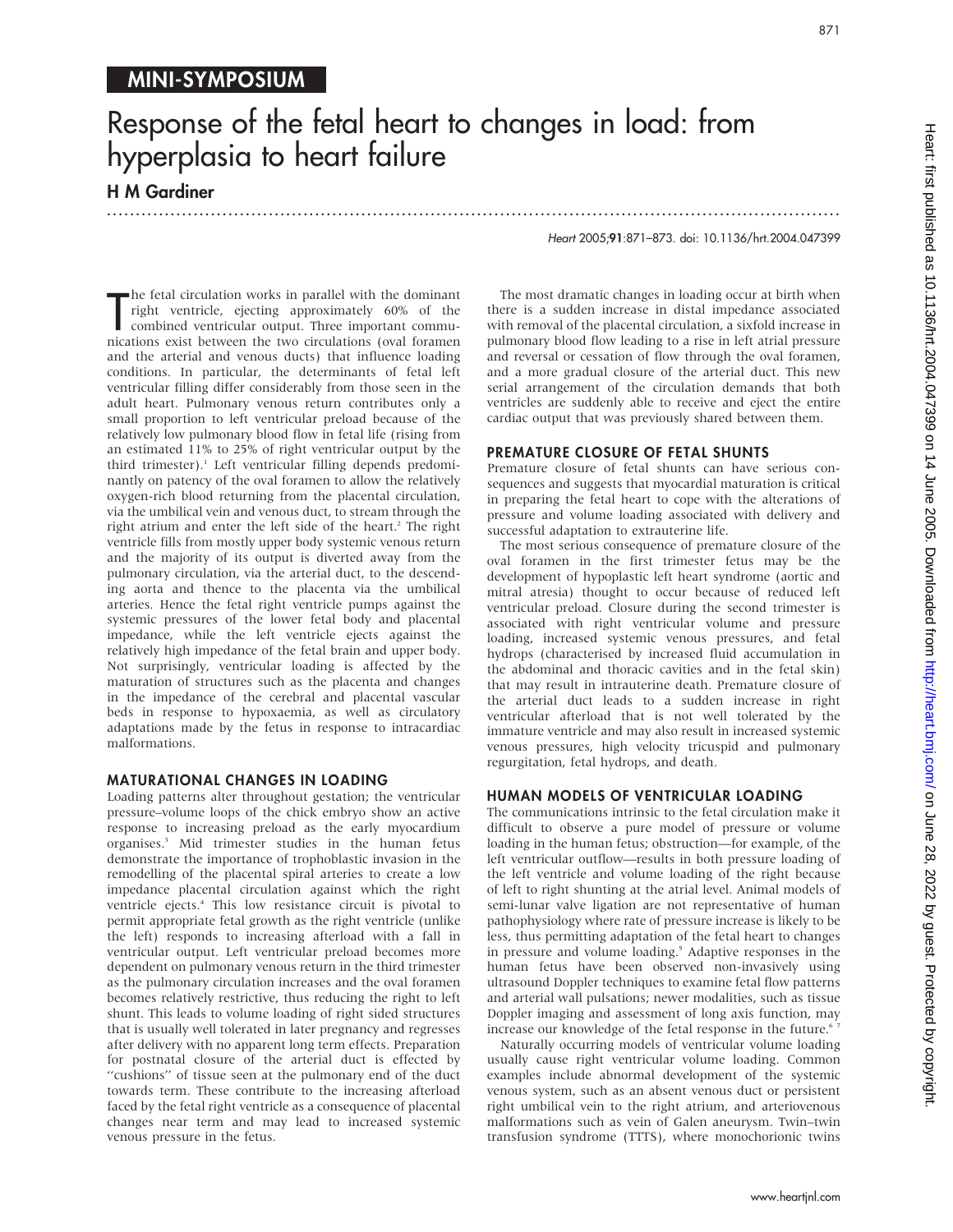share a circulation via placental vascular anastomoses, is probably the best studied model of volume and pressure loading in the human fetus,<sup>8-10</sup> while semilunar valve stenosis or atresia provides the closest model of ventricular pressure loading in the human fetus.

#### MYOCARDIAL COMPENSATION AND PROGRESSION TO HEART FAILURE

Models of systemic pressure loading in the fetal lamb have reported an increase in heart size and weight, predominantly of the right ventricle, with an increase both in number and size of myocardial cells. The increased number of binucleate cells seen suggest a shift to more premature forms that are unable to divide further.<sup>11</sup> Pathological studies of the recipient twin heart in TTTS are in accord with these animal studies showing increased heart weight and an increase in myocyte number and size.<sup>12</sup> It appears therefore that the fetus responds to pressure loading by cell division and hypertrophy, but what is the mechanism of decompensation and can it be recognised early before irreversible heart failure ensues? Responses to volume and pressure loading in infancy and childhood include the re-expression and redistribution of substances seen usually only during cardiac modelling,<sup>13</sup> and suggest a deregulation of cytoskeletal and stress protein expression under conditions of varied haemodynamic imbalance that may contribute to myocardial failure.

The pressure loaded adult heart shows compensation as evidenced by myocyte hypertrophy (but not division) and increased nuclear DNA and Sc-35 (an RNA splicing factor). However, a decrease in the nucleus/cell ratio eventually leads to cellular exhaustion and death.<sup>14</sup> Pressure loading is associated with upregulation of the angiotensin converting enzyme (ACE) gene (causing local production of angiotensin II) and tissue growth factor (TGF)- $\beta$ 1 in both the fetal and adult heart. Both are potent regulators of fibrosis and have a close correlation with myocyte degeneration and death. The renin–angiotensin system is upregulated in the fetus, when circulating volume is reduced as in the donor fetus in TTTS and is thought to play a role in later vascular responses.<sup>15 16</sup> Fibrosis occurs early in response to pressure loading and is a major determinant of diastolic and systolic dysfunction and may form the substrate for arrhythmia. Both fibrosis and calcification are seen in the fetal ventricular wall exposed to high pressure (often estimated  $> 100$  mm Hg from regur-

gitant jets) when there is semilunar valvar stenosis or atresia. It is likely that angiotensin II plays an important role in fetal ventricular decompensation.

#### CORONARY PERFUSION

Coronary perfusion is vital for normal ventricular maturation and in the adult heart the pressure induced increase in ventricular mass and fibrosis reduces endocardial perfusion as evidenced by the oncosis of single cells. In the fetus, 75% of the resistance to coronary flow is caused by intracavity pressure with the rest due to myocardial contraction and tissue pressure.17 Hence, elevation of ventricular end diastolic pressure associated with aortic stenosis is a potent determinant of reduced coronary perfusion and the development of fibrosis.

#### PULMONARY CIRCULATION

In the adult model of heart failure, pulmonary pressures are raised because of congestion, but in the human fetus abnormalities of the pulmonary bed occur as the aortic valve becomes progressively more stenotic. Pulsed wave Doppler documents that elevation of left ventricular end diastolic pressure reduces transmitral flow and alters pulmonary venous return to the high pressure left atrium.<sup>18</sup> There is reversal of flow into the pulmonary venous bed (also working at raised pressure) resulting in an increase in vascular

#### ROLE OF OXYGEN

Closure of the oval foramen results in filling of the left ventricle by relatively deoxygenated blood returning from the fetal lungs (instead of from the venous duct), while the oxygen content in the right ventricle and arterial duct is relatively increased. This reduces the materno–fetal oxygen gradient at the placenta and reduces the fetal extraction of oxygen from the placental circulation. This cycle of events does not usually lead to decompensation of the fetal circulation, but is thought to provide one explanation why the deposition of endocardial fibroelastosis appears confined to the left ventricle.<sup>20</sup>

#### VENTRICULO-VASCULAR COUPLING

Changes in ventricular pressure or volume loading require appropriate ventriculo-vascular coupling to maintain stroke volume. A sudden rise in intravascular pressure (as seen in the TTTS model of volume loading in the recipient fetus) results in vascular smooth muscle contraction to increase resistance. This is maintained by an increase in medial thickness and then vascular remodelling occurs within weeks to maintain constant wall stress.<sup>21</sup> Increased volume flow increases elastin deposition and endothelial shear stress, perhaps altering gene expression.<sup>22</sup> Thus in the recipient fetus of TTTS this combination of factors may explain the altered arterial distensibility measured in childhood.<sup>16</sup>

The developing fetus may respond to reduced nutrition or elevation of end diastolic pressure by a reduction in the deposition of arterial elastin.<sup>23</sup> Differences in arterial physiology have been observed non-invasively using ultrasound in fetuses with growth restriction caused by placental dysfunction and hence increased impedance. The reduction in pulse amplitude and alteration of other parameters of the arterial wall waveform suggest a reduction of elastic recoil in the fetal arterial wall when distal impedance is increased. However, the long term implications of this on blood pressure are uncertain as no alteration of pulse wave velocity or aortic pulse wave parameters have been measured in childhood.<sup>24</sup>

#### THE FUTURE: POSSIBLE STRATEGIES TO ALTER PROGRAMMING

Adult studies have demonstrated that once a certain threshold of ventricular damage is past, postoperative recovery is incomplete.14 Raised ventricular pressure and abnormal haemodynamics lead to progressive damage (fibrosis and calcification) in the developing fetal heart and vascular beds. This should be considered in the timing of procedures intended to relieve pressure loading. Abnormality of pulmonary venous flow is also well documented and undoubtedly contributes to the failure of some individuals to adapt optimally in postnatal life. Fetal treatment may prove a beneficial alternative in selected cases allowing earlier intervention and minimising secondary damage to the fetal myocardium and pulmonary vascular bed.25

Correspondence to: Dr Helena M Gardiner, Institute of Reproductive and Developmental Biology, Faculty of Medicine, Imperial College, Queen Charlotte's and Chelsea Hospital, Du Cane Road, London, W12 ONN, UK; helena.gardiner@imperial.ac.uk

#### **REFERENCES**

1 Rasanen J, Wood DC, Weiner S, et al. Role of the pulmonary circulation in the distribution of human fetal cardiac output during the second half of pregnancy. Circulation 1996;94:1068–73.